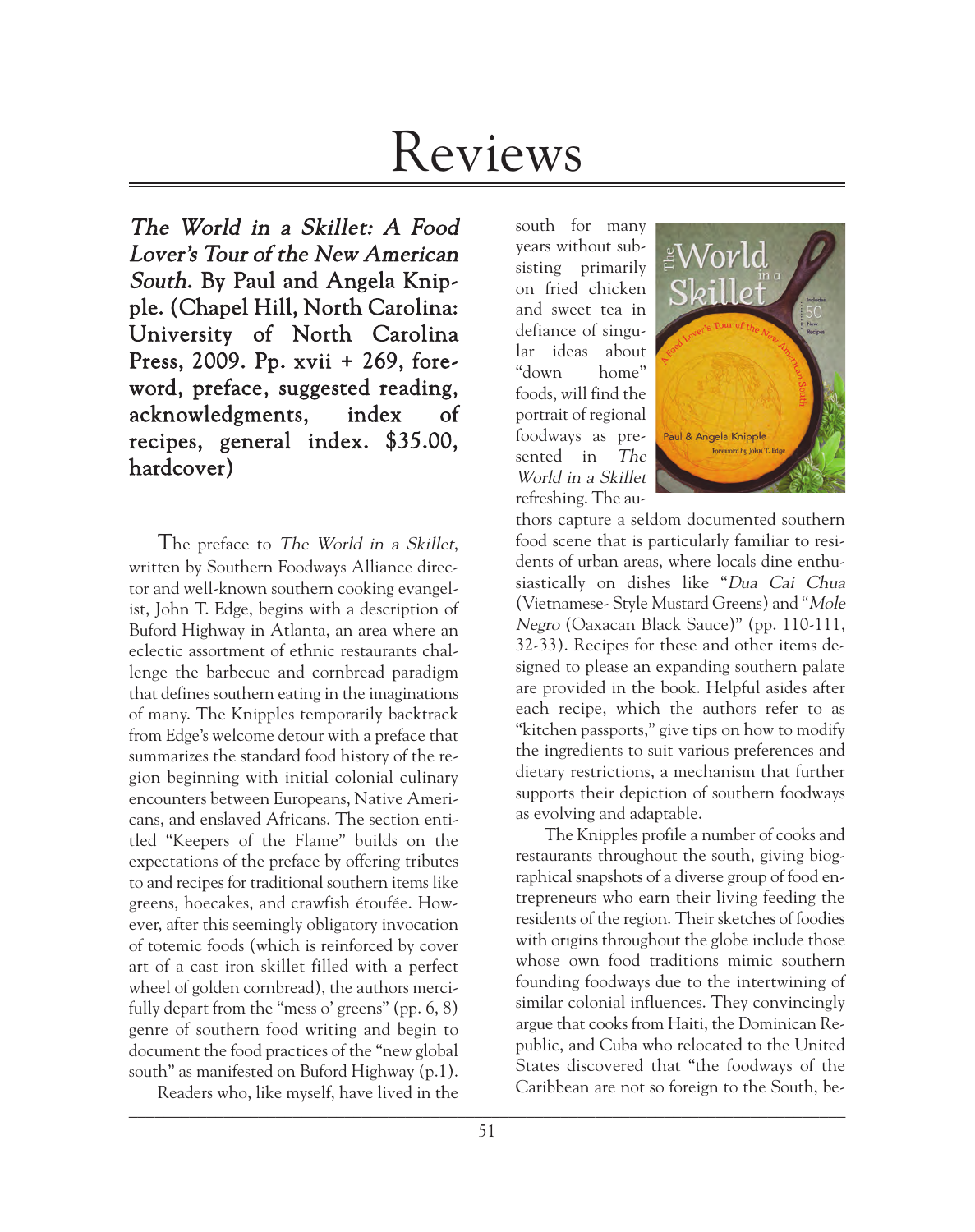cause enslaved Africans brought similar influences to both areas" (p. 35). They also document the stories and cherished recipes of immigrants from geographically more distant spaces, including Hamad Nassan, a Kurd who was born in Iraq who now owns a restaurant in Nashville called the House of Kabobs. In a format used throughout the book, the Knipples tell Nassan's story of immigrating to the United States, landing in the South, and using his cultural heritage to make a living by opening a restaurant. Nassan personifies the theme of The World in a Skillet in his own eating habits. He tells the authors that his family dines out each week at a "Mexican, Chinese, or Persian" restaurant. "We try all different kinds of American food. It's good experience to use all these foods. You find something you never had in your life and something you like" (p.62).

By quoting liberally from interviews with the cooks whose recipes they adapted for this hybrid cookbook, the authors embed their dishes into complex personal histories, showing that the foods people create are both a reflection of pride in a distinctive cultural heritage and the product of intermingling traditions. Some of the individuals whose lives provide meaningful context for the meals they prepare are more prosperous and better established than others. The Knipples offer a poignant reminder of the fragility of some of their dreams when they gently suggest that their readers "check ahead if you plan to visit these folks" because "even in a good economy, restaurants can fail" (p. 253). Because their stories are so ably presented and are augmented by photos, readers of The World in the Skillet will likely find themselves rooting for their success. Their impact on the foodways of the region is obvious, and this moving book has a chance to reshape the ideas of those who think of "southern food" as monolithic and provincial.

--Jennifer Jensen Wallach

**AVAVA** 

The South That Wasn't There: Postsouthern Memory and History. By Michael Kreyling. (Baton Rouge: Louisiana State University Press, 2010. Pp. xi + 223, acknowledgments, notes, works cited, index. \$48.00, hardcover)

In The South That Wasn't There, Michael Kreyling argues that memory enables the con-

struction of a communal identity, and southern literature reveals how such collective memorymaking is "presentoriented," enabling communities to employ the (fictionalized) past to survive crisis in the present (p. 8). To illustrate his argument, Kreyling focuses on



texts that illustrate the "stresses" caused by enlisting the past to serve the present (p. 9). Ultimately, he presents a convincing and engaging framework; however, a few of his chapters misread the significance of individual texts. Thus, like his earlier and influential, *Inventing South*ern Literature, The South That Wasn't There is both thoughtful and thought-provoking but leaves some scholarly work unfinished.

Kreyling's most convincing chapters are his second, fifth, and sixth. Focusing on the nonfiction of Robert Penn Warren, Chapter Two argues that Warren cannot fully excise and overcome the racism on which his identity as an elite, white, male southerner depends. Warren confesses and seemingly rejects his early (and overt) racism, expecting absolution, only to mask his later (and more subtle) racist ideol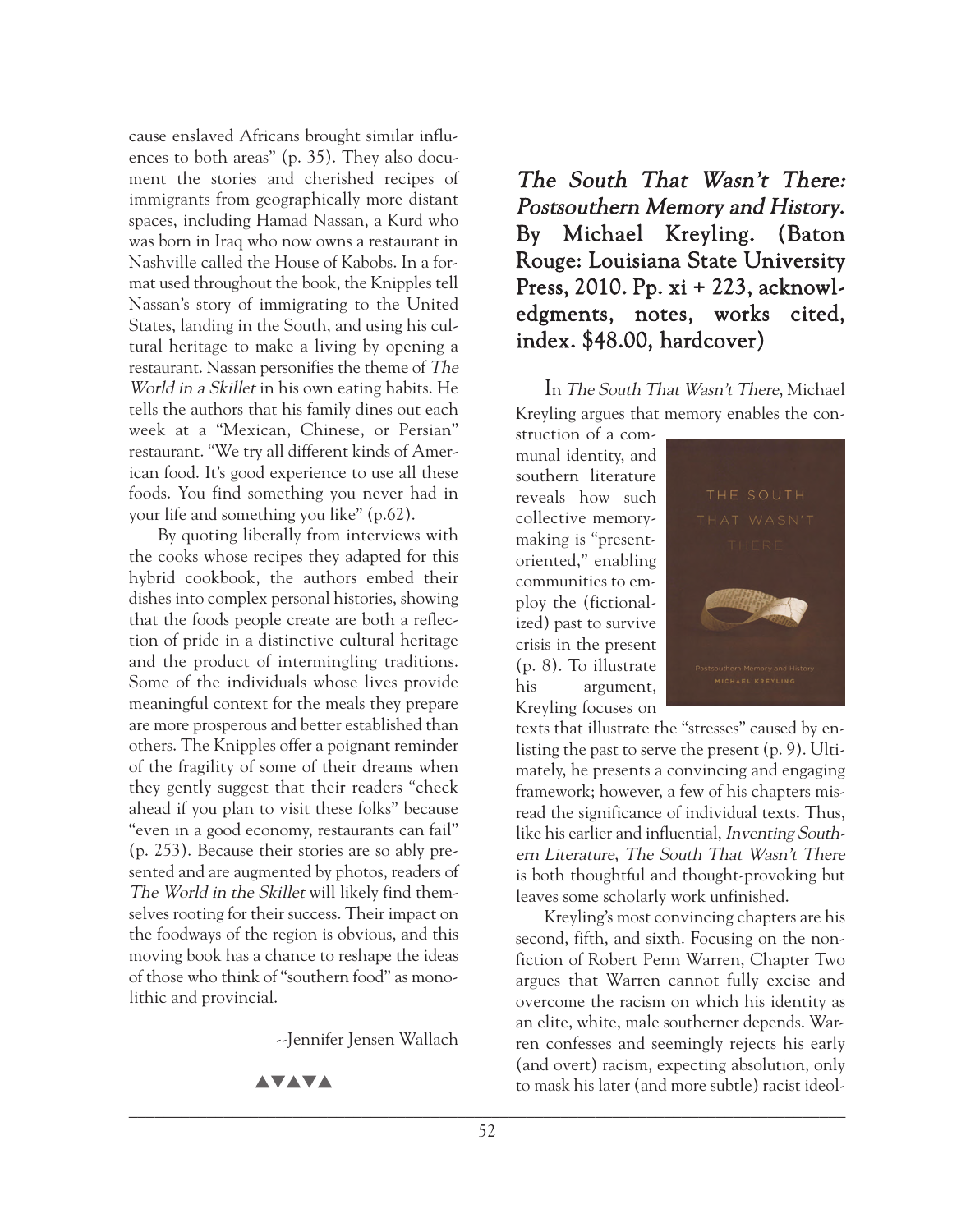ogy, which refuses to acknowledge the agency of leading black intellectuals like W.E.B. Dubois and Malcolm X. Instead of seriously engaging a scholar such as Dubois, Warren bolsters his own authority by highlighting the accommodationist politics of Booker T. Washington and Dr. Martin Luther King, Jr.

In Chapter Five, Kreyling analyzes the legal case surrounding Alice Randall's parody of Margaret Mitchell's Gone With the Wind, The Wind Done Gone. Memory of the antebellum South often relies more on Mitchell's novel than on historical fact, and the amount of revenue the novel generates prompted Mitchell's estate to sue Randall and her publishers, claiming that the "sequel" was not authorized and, therefore, violated copyright law. Randall's attorneys countered that the novel is a parody and, thus, violated no laws but possessed the ability to transform the cultural meaning of the original. Significantly, the transformative power Randall's novel provides exposes and revises the original novel's inability or unwillingness to portray the historical fact of sexual exploitation during slavery.

Kreyling's concluding chapter highlights his underlying assumption that the South as such does not exist, but our conception, or memory, of it continues in powerful ways. To support the point, Kreyling analyzes several texts; however, his most insightful discussion concerns Octavia Butler's neo-slave narrative, Kindred. Butler's main character must remember slavery in order to come to terms with her identity as a black woman in California in the 1970s. Butler links past constructs of race and gender to those of the present, challenging us to reconsider just how far we have come. Butler's novel not only fills the silence of the past, as Kreyling argues, but also fills that of the present.

While the above chapters are quite convincing, Chapter Three is only partially so; in the conflict between the Vietnam War and US claims of democracy and innocence, Kreyling argues that fiction draws upon constructions of southern masculinity and honor to justify vio-

lence by presenting it as protecting the community. Ultimately, Americans were able to forget Vietnam, and safe-guard national identity, by nostalgically focusing on the Civil War. Despite the ample evidence Kreyling provides to support these claims, his relegation of female novelists to half a dozen pages is rather disappointing. Kreyling employs Bobbi Ann Mason's *In Country* to argue that even femalewritten Vietnam narratives portray honor as "exclusively masculine" (p. 77). While he acknowledges Mason's insightful critique of southern male honor, he spends much more time mis-reading her protagonist's (supposed) loss of faith in men and (what he argues is a) symbolic marriage to herself.

Unfortunately, Kreyling's first and fourth chapters present arguments even more suspect. The first primarily analyzes Toni Morrison's neo-slave narrative, Beloved. With the "absence of data" from enslaved individuals in the historical record, Morrison's novel creates collective memory where no history exists (p. 28). While Kreyling asserts that recovering the history of slavery "matters" (p. 25) because it continues to inform the present, he fails to expound on this raison d'être for Morrison's novel. After engaging some crucial African-American scholarship, Kreyling oversimplifies slavery's relationship to the present, effectively erasing race and present-day injustice, which often is the point of neo-slave narratives. He claims slavery's present-day relevance is that everyone is commodified by market capitalism. Surely, white college professors (author and reviewer included) are not commodified in the same ways that African-American women were and are.

Kreyling's fourth chapter, which focuses on the depictions of Haiti in the texts of William Faulkner and Madison Smartt Bell, similarly disappoints. Kreyling convincingly dismisses criticisms of Absalom, Absalom!, but that may be the only value in this chapter. Beginning with a conflation of Paris and Haiti (the power disparities surely make this questionable),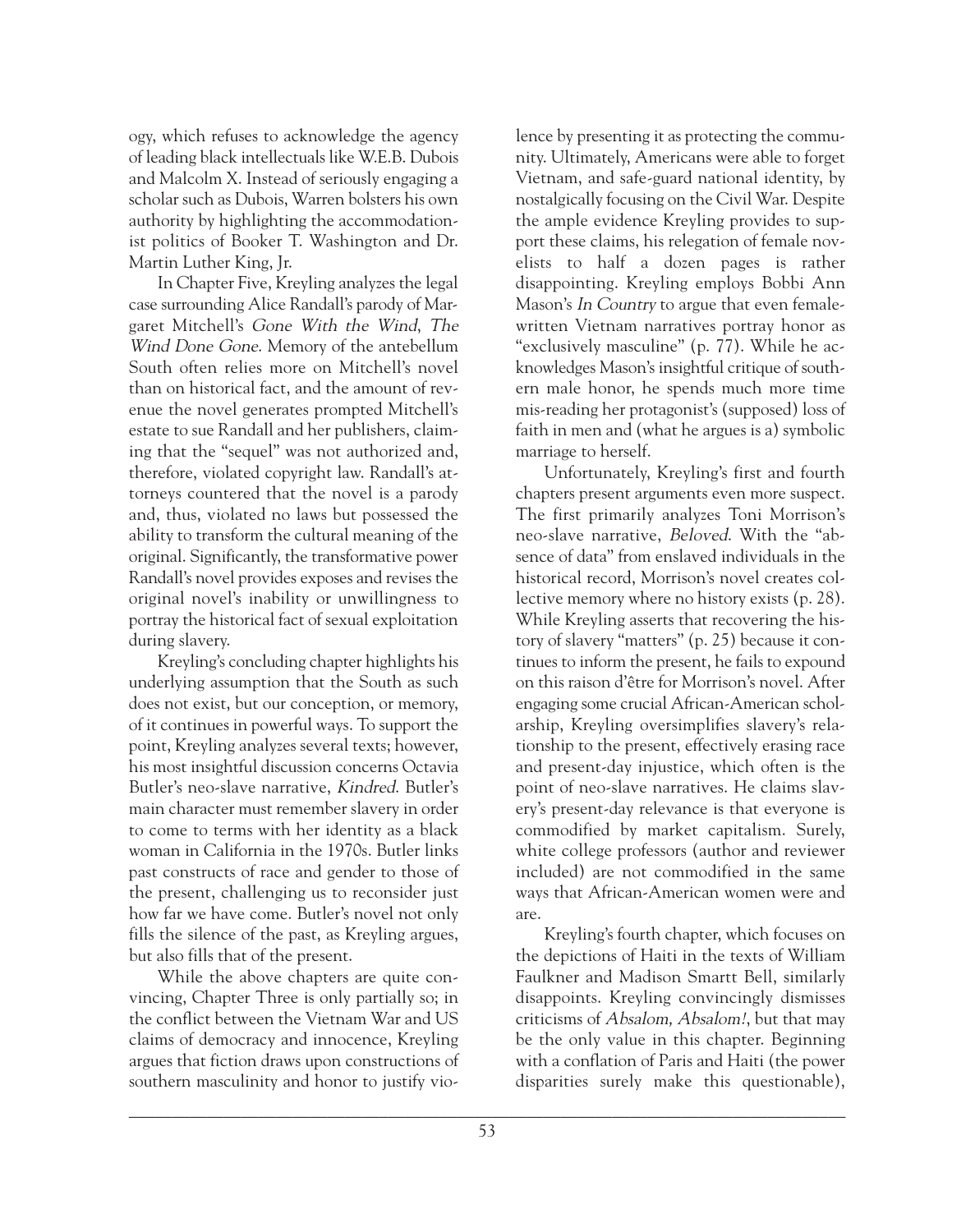Kreyling criticizes the new southern studies for its alleged "annexation" of other regions, particularly the Caribbean, arguing that such relationships mirror neocolonial ones the United States more generally engages in (p.119). This might be the case if scholars approached Haiti in the manner that Kreyling does; however, a significant amount of global South scholarship remains hyper-aware of disparities in material resources and power. Kreyling, on the other hand, conflates Haiti not only with Paris but with the entire Caribbean, though islands in the region possess diverse histories of emancipation and independence. Dismissing global southern studies, Kreyling embraces theories by Antonio Benitez-Rojo who, though from the Caribbean, provides an over-sexualized, feminine construction of the region that is just as problematic as some colonial ones. To be fair, Kreyling acknowledges the sexist representations of women in both Faulkner and Bell; however, he spends more time and space excusing that sexism than he does critiquing it.

Lest the reader be left with the sense that Professor Kreyling's latest text is inadequate, this reviewer's conclusion unequivocally is that any scholar of southern literature, American literature, memory studies, or cultural studies must read Kreyling's The South That Wasn't There. While not without flaws, it will prove, as Kreyling's other texts have, to be an enduring staple of southern studies.

--Amy Schmidt

## **AVAVA**

American Cinema and the Southern Imaginary. Ed. by Deborah E. Barker and Kathryn McKee. (Athens, Georgia: The University of Georgia Press, 2011. Pp. ix + 375, acknowledgments, contribu-

# tors, index. \$24.95, paper)

The editors of American Cinema and the Southern Imaginary make no claim to identify the southern film as a distinct motion picture genre. In the introduction to this collection of essays, Deborah Barker and Kathryn McKee say they will not even attempt to define what makes a film southern, instead broadening the idea under the umbrella of the "southern imaginary." Certainly, the southern film cannot be defined as neatly as the Western with its common plot conventions, character types, and iconography. Even place is difficult as a defining characteristic, since some of the movies mentioned in this collection are not set in the south; however, these essays all seem to come back to a common theme: race. Whether central to the essayist's objective or simply one of several factors discussed, race is mentioned in every essay in this book, perhaps stressing the importance of racial issues, whether explicit or implicit, in movies we might describe as southern.

"Part I: Rereading the Hollywood South" serves as a brief history of the early years of southern cinema. The first essay in this section, written by Robert Jackson, shows that the racism found in D. W. Griffith's The Birth of a Nation (1915)

was the rule rather than the exception in the first two decades of motion picture history. Riché Richardson's essay on Gone With the Wind (1939), the best known of all southern films, explores the importance of the character of



Mammy as an authority on southern femininity, but spends too much time trying to make the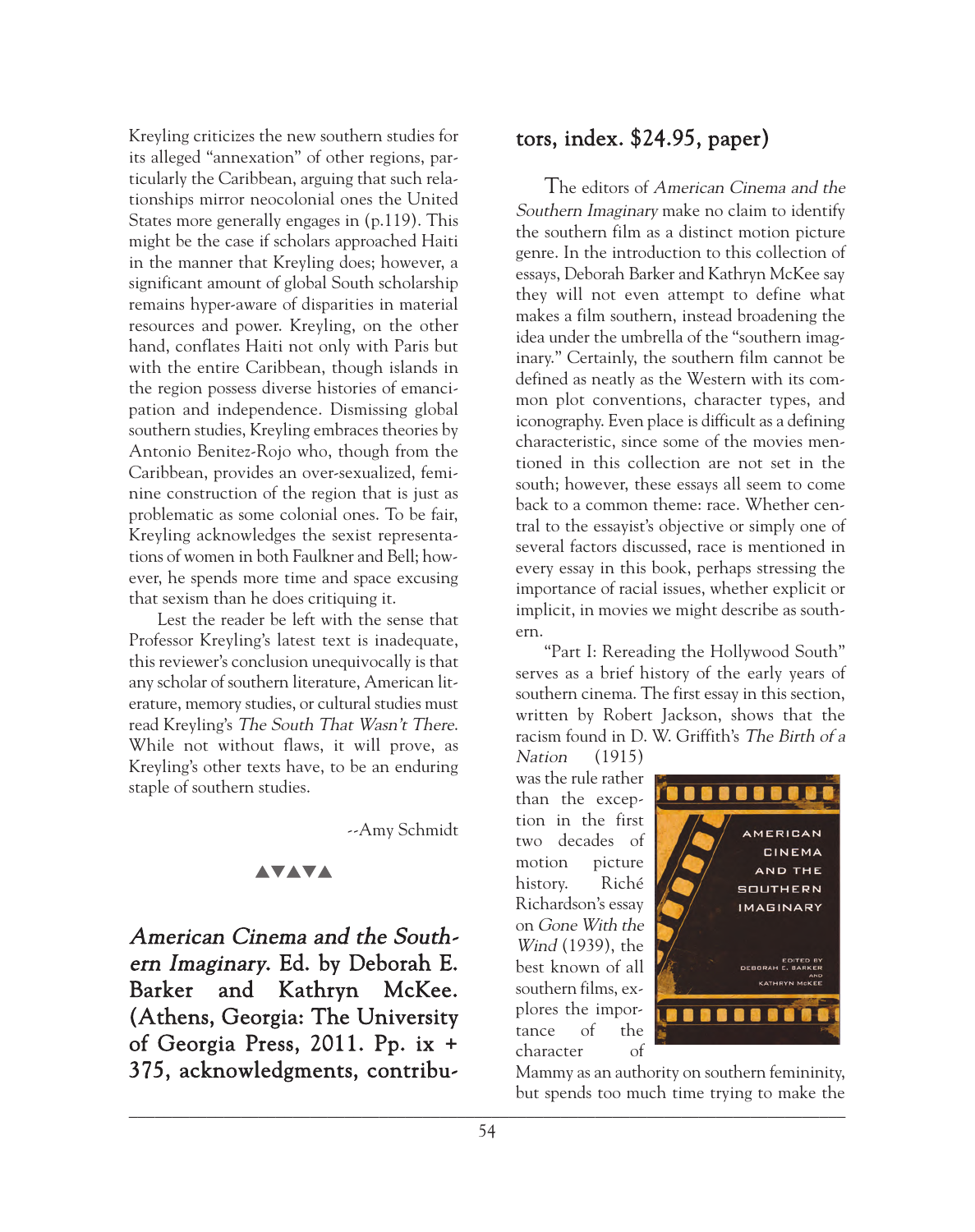discussion contemporary by working in comparisons with the characters in the television series Sex in the City. Leigh Ann Duck has some interesting comments on race and the proliferation of chain gangs in the south in her essay on I am a Fugitive from a Chain Gang (1932), but my favorite essay from this section is Matthew Bernstein's analysis of Hollywood executive and screenwriter Lamar Trotti. I was not familiar with Trotti by name but have enjoyed many of the movies he wrote, including Young Mr. Lincoln (1939) and The Ox-Bow Incident (1943). As described by Bernstein, Trotti was not only important as a screenwriter but as a "professional southerner," who was called upon by the studios to help them determine how a particular movie might be accepted by people in the south.

Part II about "Viewing the Civil Rights South" was somewhat disappointing because it included only three essays, one of which focused primarily on the 1959 film Imitation of Life, which was set in New York. The film and its theme of "passing" is certainly important in a discussion of race on film, but does it really belong in a book of essays about southern cinema? The essay on Spike Lee's documentary 4 Little Girls (1997) provided little more than a description of how this landmark film was edited, but the essay on "Exploitation Movies and the Freedom Struggle of the 1960s" made for an intriguing conclusion to this section. Author Sharon Monteith shared information about three little-known exploitation films from the 1960s, all of which follow the troubles encountered by civil rights workers from the north as they travel into the segregated south. Monteith contrasts these raw, violent, sexually suggestive movies with the "narratives of affirmation" (p. 197) that have appeared primarily in TV movies since the 1980s, finding that the exploitation movies "captured what was ugly and irrational about segregationist rites of racial selfpreservation" (p. 213) rather than the "liberal revisioning" (p. 197) in the more recent films.

Some of the most fascinating reading comes

in the final section, "Crossing Borders," which takes on a variety of different critical approaches to more contemporary films. Jay Watson uses postmodernism to tackle the idea of a "postsouthern" cinema by examining three movies that demonstrate a transition from the Old South to a restructured view of the region. R. Bruce Brasell writes about four movies that show the intersection of independent film, gay cinema, and the south to form a chronotope he calls "Humid Time." Other essays in Part III examine Native Americans in southern cinema, a Hollywood view of post-Katrina New Orleans, and the use of blues music as a tool of liminality in some recent movies.

Good movie criticism excites me with new insights about films I have seen and makes me anxious to view movies I haven't seen. This collection of essays accomplishes both.

--Ben Fry

## **AVAVA**

The Gospel of the Working Class: Labor's Southern Prophets in New Deal America. By Erik S. Gellman and Jarod Roll. (Urbana, Chicago, and Springfield: University of Illinois Press, 2011. Pp. xvi + 221, acknowledgments, illustrations, notes, bibliography, index. \$30.00, paper)

On November 5, 1936, in a small Baptist Church in Crosno, Missouri, Claude Williams, a white Presbyterian minister living in Arkansas, electrified the congregation's black sharecroppers and tenant farmers by preaching what Erik Gellman and Jarod Roll call "the gospel of the working class." Deliverance, Williams insisted, could only come through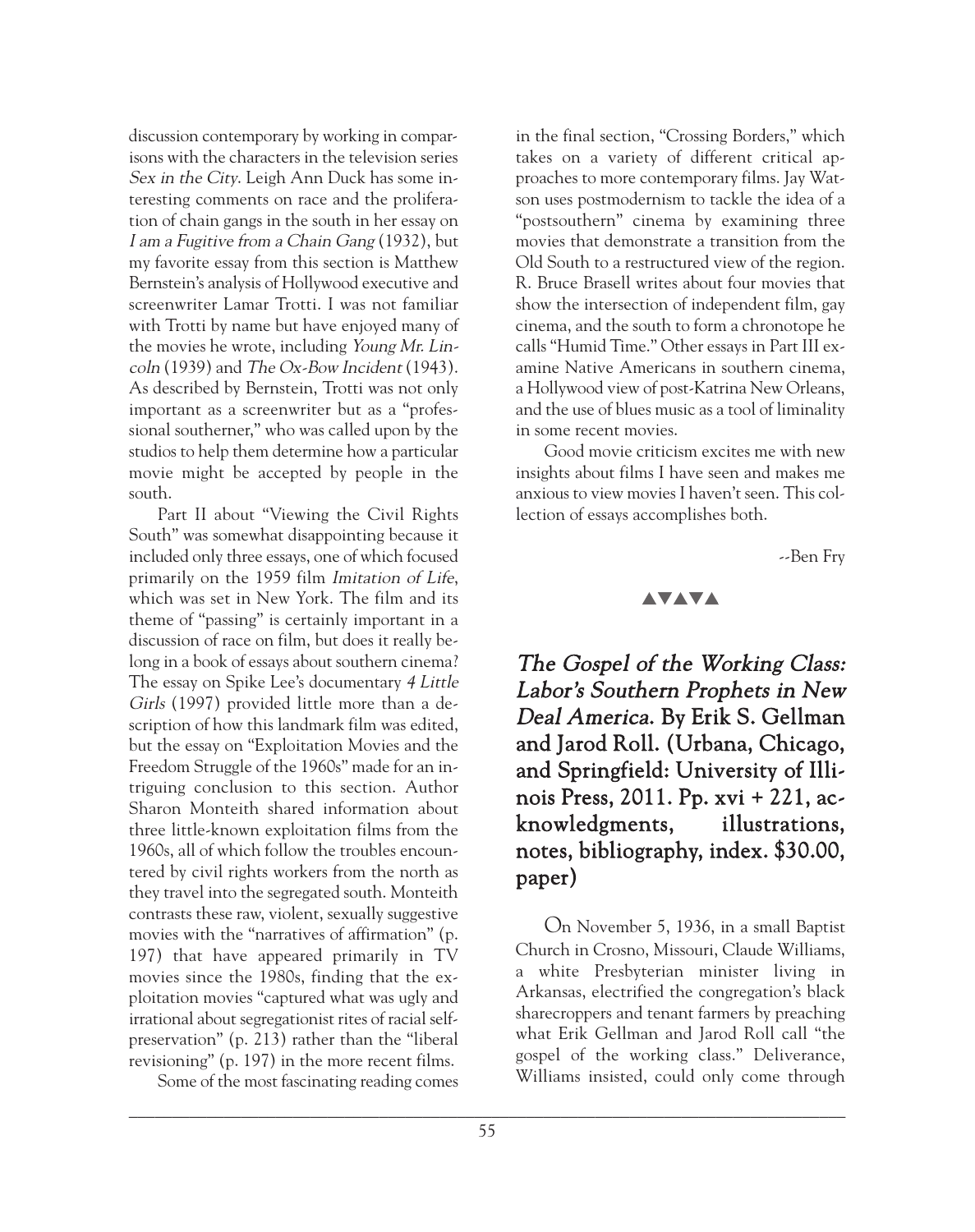

labor unions: "We pray to our heavenly Father—not the white man's father . . . not the black man's father—but our Father. We ask, Thy will be done on earth as it is in heaven. Thy will be done in the union. That's what trade unionism is—the most Christian thing in the

world." Williams' jeremiad found converts in that church, none more important than its minister, Owen Whitfield. The bond that these two preachers formed that day is at the center of this examination of the powerful interracial labor movement that activists built in Depression-era Arkansas and Missouri and spread to the assembly lines of Michigan, the cigarette factories of North Carolina, and the tire plants of Tennessee.

Gellman and Roll skillfully trace the upbringings of both Williams and Whitfield to show how each man arrived at that church in Crosno. Growing up the son of humble farmers from Tennessee, Williams imbibed his family's rebellious Cumberland Presbyterian faith—radical individualism, suspicion of wealth and displays of grandeur, Biblical literalism—and entered seminary after service in the Great War. Fueled by faith and a good dose of the Social Gospel, Williams responded to the Great Depression by challenging both the prerogatives of elites and the white supremacy that kept poor whites and blacks divided. After losing his pulpit in Paris and getting run out of Fort Smith for his radical politics, Williams began organizing for the Southern Tenant Farmers' Union (STFU).

Unlike most black men born in 1890s Mississippi, Owen Whitfield—through determination, luck, and the support of an uncle—managed to secure a good education. The Okolona Industrial School's lessons concerning "the power of ideas, dignity of labor, and 'spirit' of civic service" (p. 15) would inform many of his life decisions: embrace of Garveyism, call to the Baptist pulpit, migrations to Arkansas and Missouri, and enthusiasm for Williams' preaching of the gospel of the working class and the STFU.

The bulk of the book focuses on the religiously-infused interracial labor movement that Williams and Whitfield did so much to sustain. As personal squabbles, political infighting, planter opposition, and Congress's unwillingness to extend New Deal labor protections to agricultural workers conspired to tear apart the STFU, the pair organized the People's Institute of Applied Religion (PIAR). Adopting a nonsectarian approach but one styled after Holiness-Pentecostal revivals, PIAR offered a message to the poor: "faith would lead them to seek liberation within earth's horizons" (p. 115). This message, Gellman and Roll write, "stuck like pine tar to southern workers," and the PIAR quickly expanded, opening chapters during World War II in a number of southern cities and a few northern ones with large numbers of southern migrants (p. 119).

The authors do such a marvelous job explaining the powerful appeal of the gospel of the working class to southern workers that their insistence on its rapid postwar demise does not ring true. They argue that Cold War-era persecutions of radicals nearly crippled the movement and that the failure of Henry Wallace's 1948 presidential campaign "closed off any real space that might have existed for progressive politics" (p. 158). While the Cold War certainly made life professionally and personally difficult for both Williams and Whitfield, whose postwar travails are well documented, the gospel of the working class was more than just these two men and the movement had a much longer lasting legacy than the authors realize. Like pine tar, it was hard to get rid of. In Arkansas, for instance, the political alliance that blacks and trade unionists formed during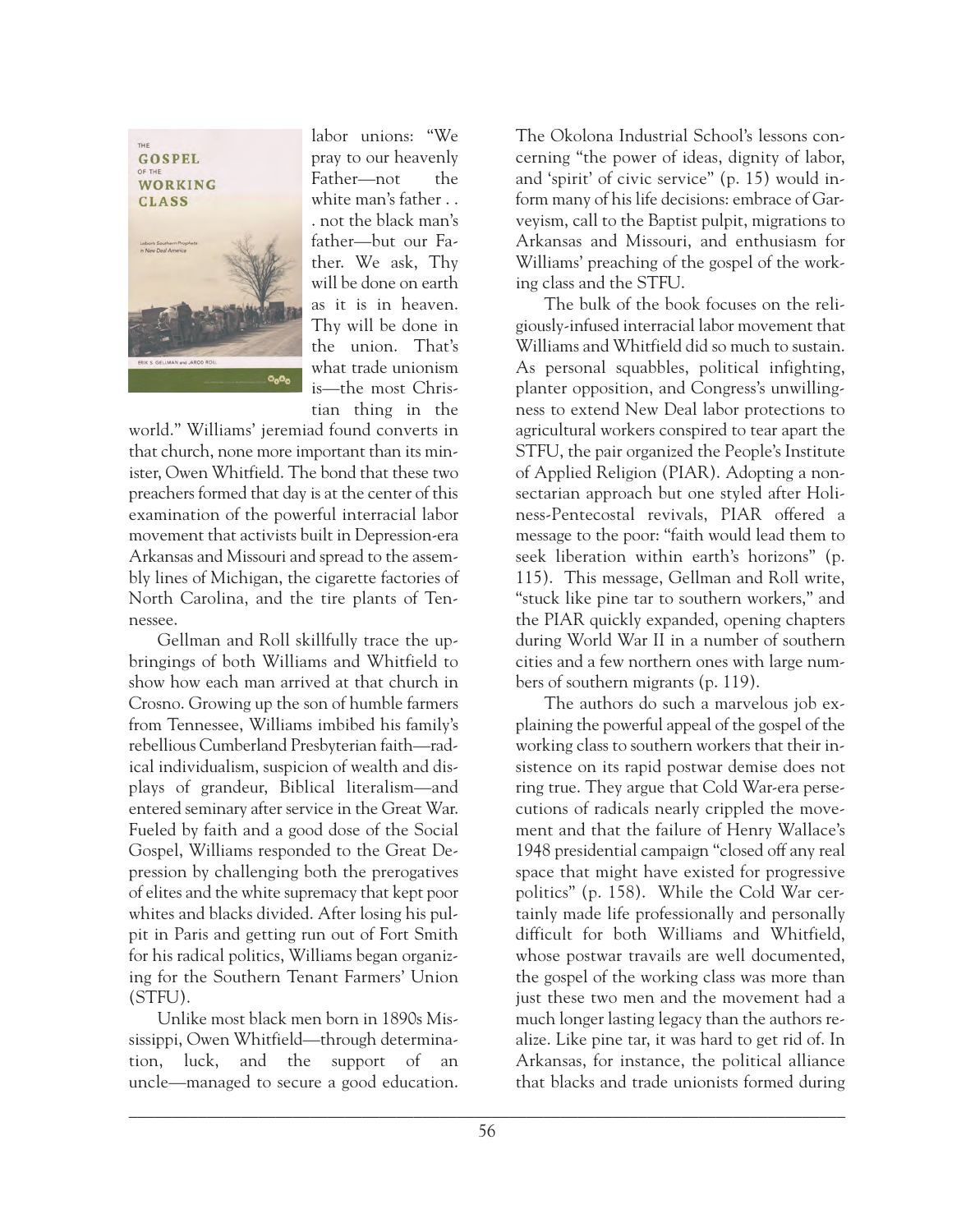the World War II era survived into the 1950s and 1960s, forming the liberal wing of the state's Democratic Party.

Quibbles about the legacy of the gospel of the working class aside, Gellman and Roll have produced a fantastic book that has broadened understandings of interracial unionism during the Great Depression and World War II, highlighting connections between religion and radicalism, North and South, agricultural workers and factory hands, and black and white. Those seeking to understand the Delta's place in the nation need to read this book.

--Michael Pierce

#### **AVAVA**

# The Accidental City: Improvising New Orleans. By Lawrence N. Powell. (Cambridge: Harvard University Press, 2012. Pp. 422, notes, acknowledgments, index. \$29.95, hardback)

New Orleans remains the most fascinating, mysterious, and loved/hated city in the United States. As Shannon Lee Dawdy reports in her 2008 book, Building the Devil's Empire: French Colonial New Orleans (2008), in 1717, a year before the establishment of New Orleans, French missionary Father François Le Maire, who spent fourteen years in Louisiana, revealed that the "entire colony is a veritable Babylon." Similarly, a French military commander complained about the disorder that was reigning in the colony which, "to the shame of France let it be said, is without justice, without discipline, without order, and without police" (Dawdy p. 25). As depicted on its cover, Lawrence Powell's The Accidental City traces the story of the birth of New Orleans within a "savage" environment and its development through the

French and Spanish colonial rule to Louisiana's statehood in 1812. Established in the middle of a swamp, Powell argues that the very existence of the "accidental city" was a result of European rivalries and imperial ambitions.

Initially unpromising, the settlement of New Orleans became a crossroads for the borderlands in North America. In his first two chapters, Powell examines the French exploration of the Mississippi River and of what is now New Orleans, as well as their confrontations with the English and Spaniards over territorial expansion within the region. In 1682 Robert de La Salle reached the mouth of the Mississippi and claimed the territory of La Louisiane for France. Immediately, the "discovery" spurred Madrid to chart the coastline of the



gulf and look for the famous river. The race for land grabbing in the Lower Mississippi Valley gave birth to the contested borderlands between French Louisiana and Spanish Texas. On the eastern border of the newly French claimed terri-

tory, a French expedition, led by Jean Baptiste de Bienville, the future founder of New Orleans, successfully confronted an English warship that trespassed into their waters in 1700. The French understood the urge to settle the disputed territory. The city was prone to flooding and infested with snakes and mosquitoes while hurricanes battered it regularly. New Orleans was characterized as the impossible, but inevitable city by historians.

The second part of the book covers the early years of the improvised city. Powell's work confirms the chaos that reigned in the capital of Louisiana during its first years. The diverse types of people who filled New Orleans' urban spaces and worked its nearby plantations—the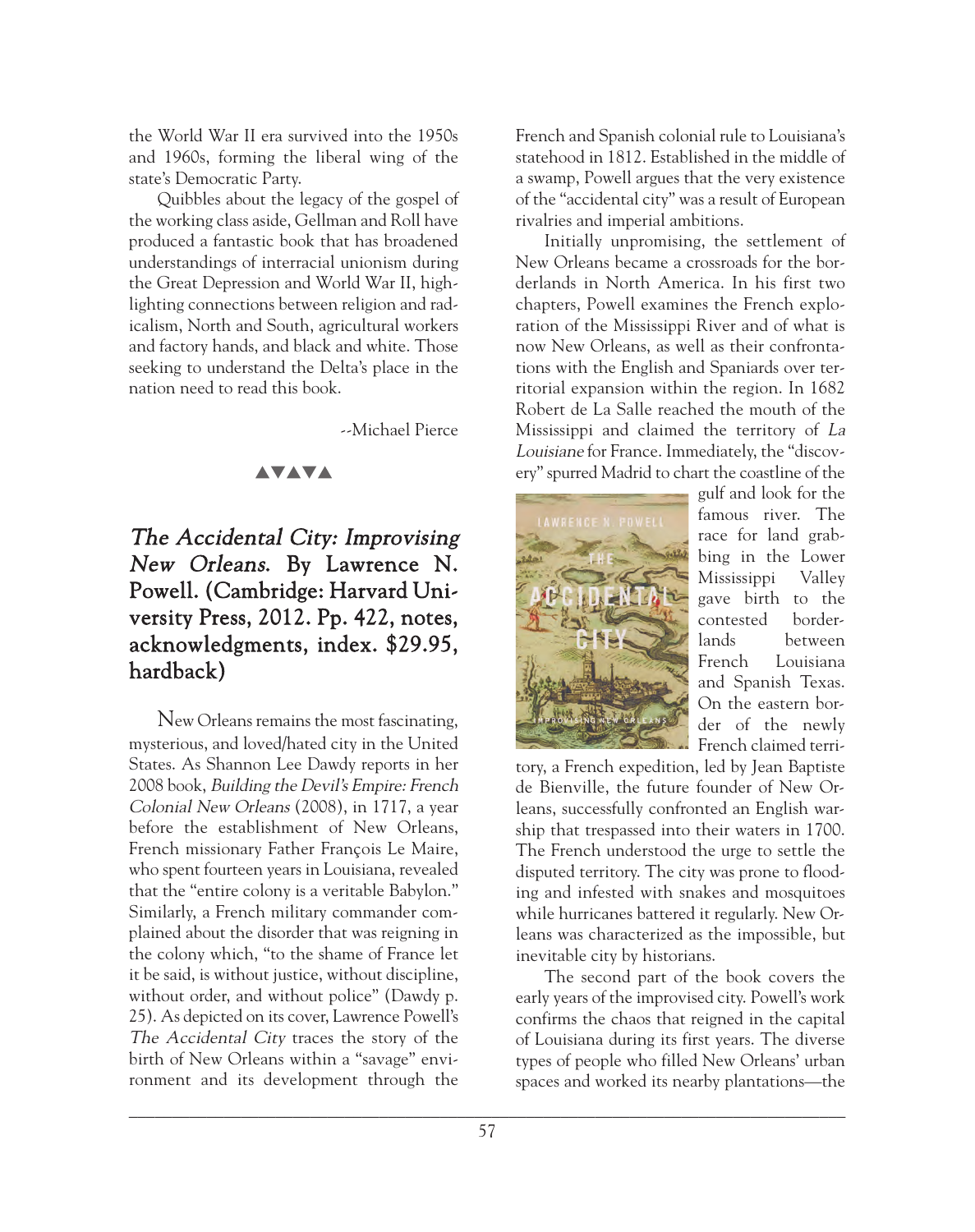elites and the commoners, les grands and les petits gens, as well as Africans and Indians, slave and free—each had ideas of their own about what constituted community. By the second generation, the Creole generation, the economy, politics, and social structure of the New Orleans region had drifted very far from France's original intentions. In addition to the disorder, smuggling pressed the colony to the edge of bankruptcy. By 1763, Paris would throw in the towel that, in part, led to the transfer of Louisiana to the Spaniards. The cession was also an expression of gratitude for Madrid's agreement to enter the Seven Year War on the side of France.

Next, Powell examines the developments of the city during the Spanish rule. By the time of the transition, the members of the Superior Council, who governed the colony, had grown comfortably autonomous in the French quarters, like other Atlantic Creoles of the Americas, drifting towards self-governance almost by default. In March 1766, the first Spanish governor Antonio de Ulloa arrived in New Orleans. In an attempt to control the economics of the newly acquired territory, Ulloa issued new commercial decrees that changed trade practices. The frustration of New Orleans' business community resulted in a mob insurrection that forced the Governor to leave. In his closing chapters, the author discusses the development of the Creole city and the hurricanes that hit New Orleans at the end of the 18th century. Powell devotes two chapters to the complicated struggle of the slaves as the institution of slavery in colonial New Orleans changed over time. After the Louisiana Purchase in 1803, the city became an American gateway. In his last chapter, the author discloses the details of the complicated transfer of the city to the Americans.

The Accidental City unwraps the first two centuries of the history of the city with exciting details and valuable archival maps and illustrations. Powell offers a very insightful story of the rise of the city, its complexity and fluidity, and its development into the most exotic city of the United States. The book is exceptionally researched and wonderfully written.

--Sonia Toudji

## **AVAVA**

New Roads and Old Rivers: Louisiana's Historic Pointe Coupee Parish. Photographs by Richard Sexton. Text by Randy Harelson, with Brian Costello. (Baton Rouge: Louisiana State University Press, 2012. Pp. xx + 172, preface, acknowledgments, Pointe Coupee timeline, appendix, suggested reading, index. \$45.00, cloth)



This book falls nicely into a category of recent offerings on local Louisiana history that relies largely on beautiful photography and spare yet informative text to bring a particular place to life. Though this book may seem on first blush to be a "coffee table book" that merits simply a cursory thumb through, it is much more than that. It is a photographic and textual exploration of a piece of America that is poorly understood and little recognized.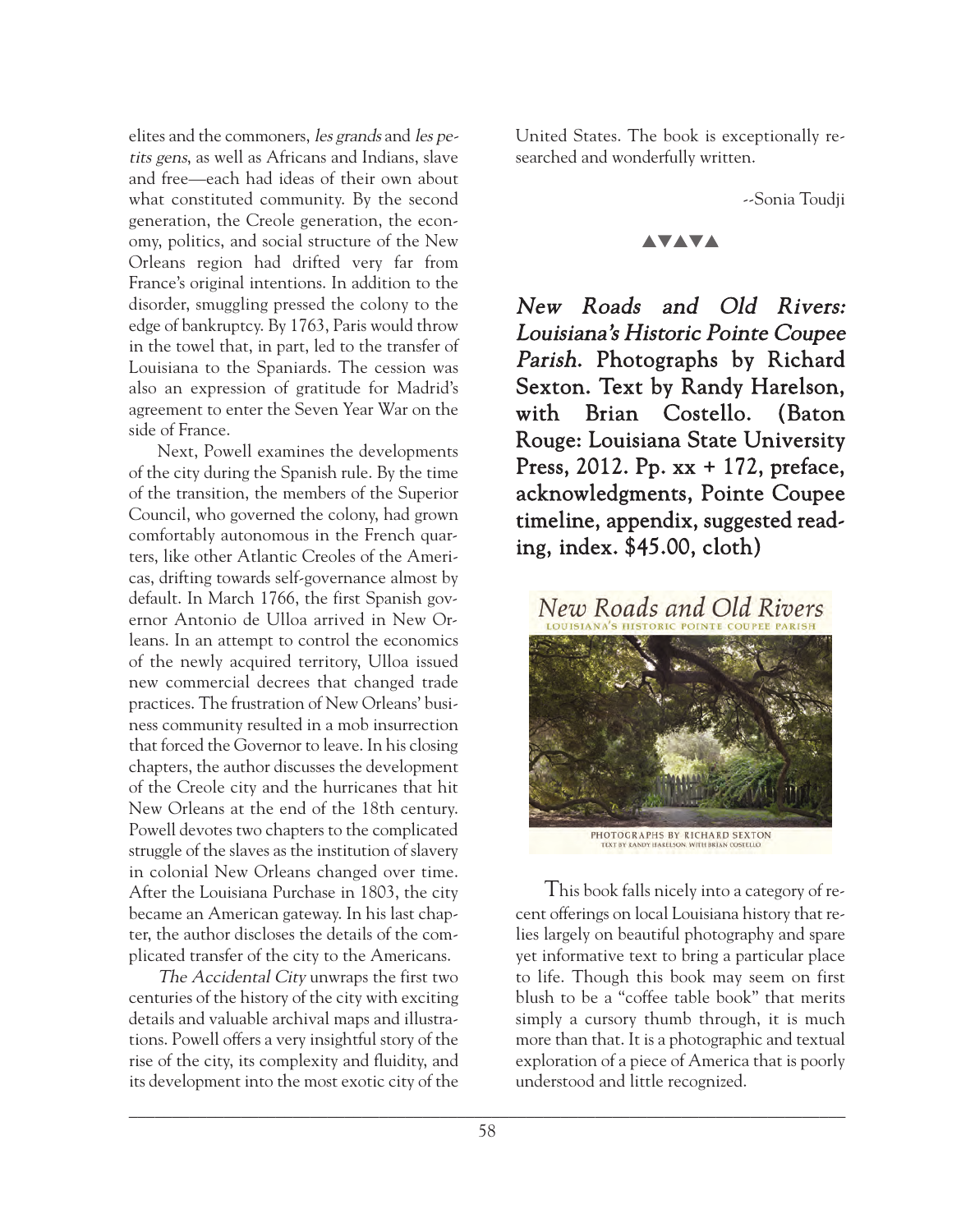Over the past several years, there have been numerous books exploring the Spanish influence and impact on North America, concentrating on borderland studies at the macro and micro scale. Many of these books center on the conflict between the Spanish and the English followed by Anglo-Americans as they wrestle for control of North America. As this topic has flourished, the role of a third European player in North America has been somewhat brushed to the sidelines. This would be the French, whose impact in North America was more than transitory, with the imprint of French culture clearly seen in isolated rural places like Pointe Coupee Parish. That the French involvement in what is now the United States has been relegated to a minor role—and the Spanish given so much more interest—is unfortunate, because the French legacy in the United States is both fascinating and richly rewarding.

The book begins with a Pointe Coupee (pronounced "Coo-Pee") timeline, which nicely positions critical events which occur both within and outside the parish. What follows is an introduction which positions Pointe Coupee (which means "the place of cut-off," based on the shifting of the Mississippi River) in Louisiana, and eight chapters which take the reader on a tour of the parish, using nicely drawn maps as a guide. The first chapter, of course, discusses the Mississippi River, which is the physical feature that gives life to the region, through its use as a transportation artery as well as the cyclical floods that enrich the soil but can alter life so dramatically. The balance of the chapters take the reader north, then west, then south through the parish, discussing and illustrating features such as False River, a sixteen mile long oxbow lake formed in 1722, the historic town of New Roads, the locks and dams of the river control structures, the Atchafalaya River, and Morganza Spillway.

The heart and soul of the book, however, and the cultural feature that figures most prominently in the many photographs, are the houses and their associated structures. Many of the

houses are on the National Register of Historic Places, and several have been documented as part of the Historic American Building Survey (HABS) program. Most of the first houses in the parish were French creole houses, with their distinctive chambre and salle (bedroom and living room) layout and broad galleries, all raised above the floodplain. Both the exteriors and interiors of the houses are beautifully photographed, along with out buildings such as barns and pigeonniers, as well as the numerous oak trees which form such an important part of the cultural landscape of the American South.

The book also does a very nice job documenting the agricultural landscapes of the parish, which represent the economic lifeblood of this outpost of French culture in North America. Sugarcane and cotton were historically major crops in the parish, and remain so in the modern era. Lovely pictures of the cane fields of Pointe Coupee Parish are found throughout the book, as is a section explaining the cotton ginning process. Sprinkled throughout the text are vignettes of important personages from the parish, including John Archer Lejeune, the decorated Marine who gives his name to North Carolina's Camp Lejeune, and Julien Poydras, one of the largest early landowners in the parish and an important figure in Louisiana history.

Named for the cut-offs formed by the meandering Mississippi, Pointe Coupee Parish remains largely cut-off to this day. There are no interstate highways slashing through the rural landscape, which means that much of the parish remains relatively isolated, though not untouched, by the changes that have swept over the North American landscape in the past 200 years. As this book describes, a drive through Pointe Coupee Parish is a bit of a journey back in time, to a corner of the American South settled by the French. With the parish today a part of the Atchafalaya National Heritage Area, there are likely to be more travelers willing to get off the highway and drive these roads less traveled. This wonderfully written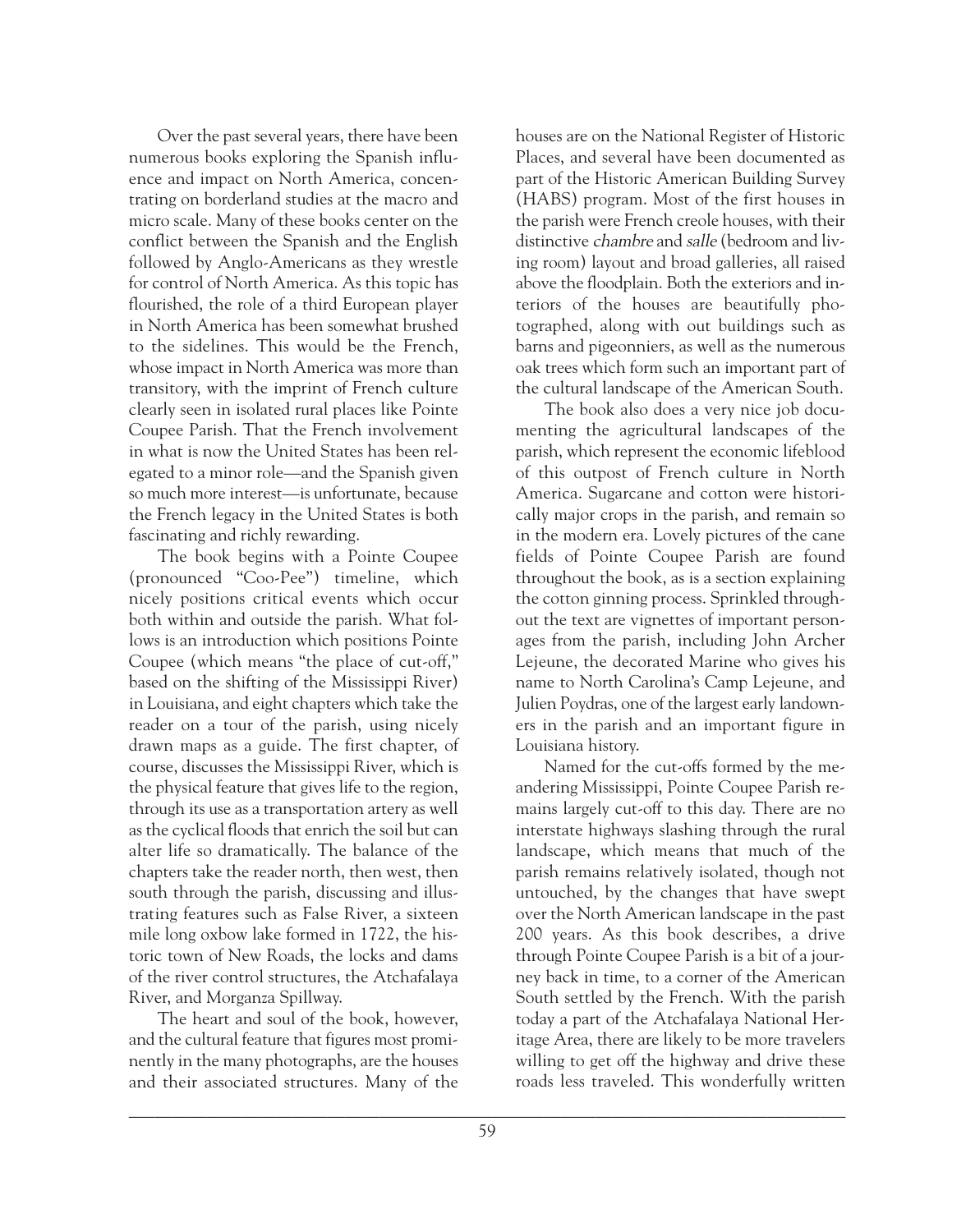and illustrated book should serve to further whet the appetite of the adventurous traveler.

--Dean Sinclair

#### **AVAVA**

Atomic Testing in Mississippi: Project Dribble and the Quest for Nuclear Verification in the Cold War Era. By David Allen Burke. Introduction by William Bedford Clark. (Baton Rouge: Louisiana State University Press, 2011. Pp. xi + 194, acknowledgments and dedication, illustrations, notes, bibliography, index. \$39.95, cloth)

The recent nuclear saber rattling of North Korea makes David Allen Burke's Atomic Testing in Mississippi all the more interesting and relevant, offering historical background to the tensions of our time. And yet its title notwithstanding, the book does not offer readers as much history as one would expect or likely want. Rather, Burke's effort is a testament to the multi-faceted nature of nuclear weaponry in the modern age, for in an instructive manner, this information packed, comparatively short volume, touches upon seemingly every possible aspect of modern nuclear warfare, and all the technical aspects of the Mississippi testing. But in casting such a broad net, Burke has lost some necessary focus. Consequently, it is a book that can leave a reader wishing that for all its many virtues, it had gone in another direction or at least offered more in some of the ones it does touch upon. Indeed, while impressively researched and comprehensive on many levels, it is also a book that seems in search of its singular purpose and audience, as it careens between deeply detailed and complex explanations in

some areas and simplistic, almost casual references in others, resulting in a frustrating inconsistency.

There is no denying that Atomic Testing in Mississippi is a masterful, impressively researched and detailed work of scientific history. But beginning with the



title and continuing through the introduction, it promises to be more than that—and its failure to deliver a broader based treatment is ultimately disappointing. In many ways Burke's acknowledged original title, "Southern Devices: Geology, Industry, and Atomic Testing in Mississippi's Piney Woods" would have been a better one, for the treatment he accords the local geology, a treatment rooted in Burke's well supported assertion that its geology was the central reason the area near Hattiesburg was chosen as the site for the mid-1960's testing exercises, makes it the book's star and central character. Yet while his detailed treatment of the area's geology offers sufficient reason why the testing was done in Mississippi, the lack of comparative context makes even that aspect of the story less than compelling.

Atomic Testing in Mississippi is a book awash in detailed discussions and descriptions of distinctive scientific tasks, factors, and procedures. Even the most casual reader is likely to come away from this impressively detailed effort with the feeling that they have just been offered a step by step lesson in how to prepare and conduct an underground nuclear test. But at the same time, there is a major void as the book pays comparatively little attention to the human dimension of the story despite the fact that it was that which made the testing in Mississippi truly different and distinctive when compared to the other testing sites. Indeed, testing in Mississippi was different because unlike